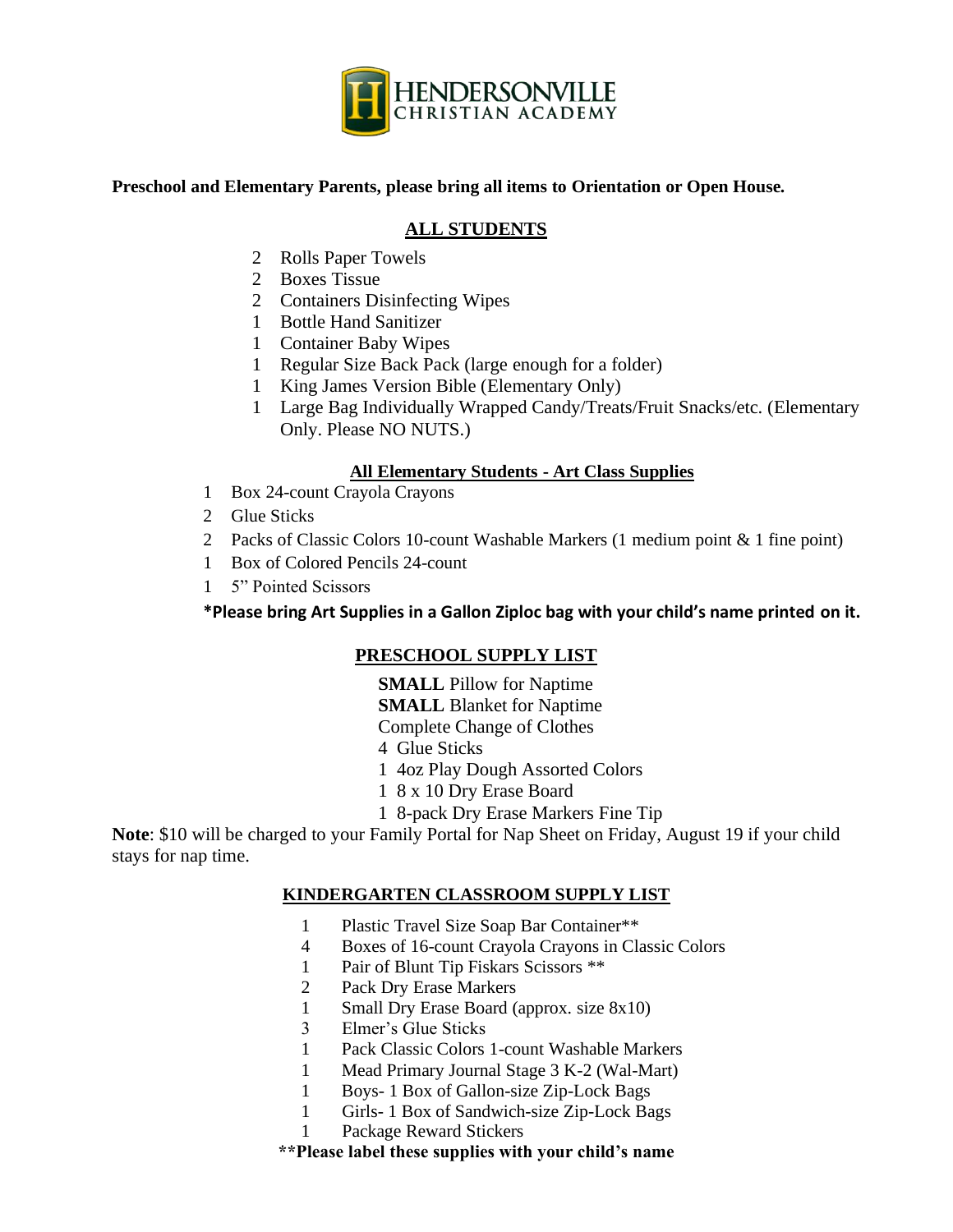## **FIRST GRADE CLASSROOM SUPPLY LIST**

- 4 Boxes of 16-count Crayola Crayons in Classic Colors
- 2 Pocket Folder- No Prongs
- 1 Pair of 5" Blunt Tip Safety Scissors\*\*
- 1 Ruler with Inches and Centimeters\*\*
- 1 Pack of 3x5 Cards
- 1 Pack Dry Erase Markers
- 1 Small Dry Erase Board (approx. 8x10 size)
- 1 Microfiber Towel

Boys 1 Box of Gallon-size Zip-Lock Bags

Girls 1 Box of Sandwich-size Zip- Lock Bags

Stickers- (small for incentive chart)

**\*\*Please label these supplies with your child's name**

### **SECOND GRADE CLASSROOM SUPPLY LIST**

- 2 Box of 24 Crayons (Traditional Colors)
- 1 Pack of 12 Colored Pencils
- 2 Glue Sticks
- 1 12" Ruler with Inches and Centimeters \*\*
- 1 Pair of 5" Blunt Tip Safety Scissors
- 4 Plastic Folders with Pockets \*\* (Solid Colors, Plastics are more durable.)
- 1 Zipper Pencil Pouch (Larger, Fabric that fits in binder)\*\*
- 1 3-ring Binder 1" Wide with Clear, Viewable Cover \*\*
- 1 Chisel Point Dry Erase Marker
- 1 Microfiber Towel

**\*\*Please label these supplies with your child's name**

# **THIRD GRADE CLASSROOM SUPPLY LIST**

- 1 Box Crayons (Traditional Colors)
- 1 Eraser (Pink Wedge Type)
- 1 12" Ruler with Inches and Centimeters (Flexible)
- 2 Solid Color Folders with Pockets and Child's Name
- 1 Pair of Pointed Scissors 5"
- 2 Red Pencils with Eraser
- 2 Packages of Notebook Paper **(Not College Ruled)** 200 ct.
- 1 3-ring Binder 1" Wide with Clear, Viewable Cover
- 1 Spiraled Notebook (70 sheets)
- 1 Pencil Box (Must be able to fit in desk.)
- 1 8 ½ x 11 Dry Erase Board
- 2 Thin Dry Erase Markers (Red, Blue, Green, or Black)